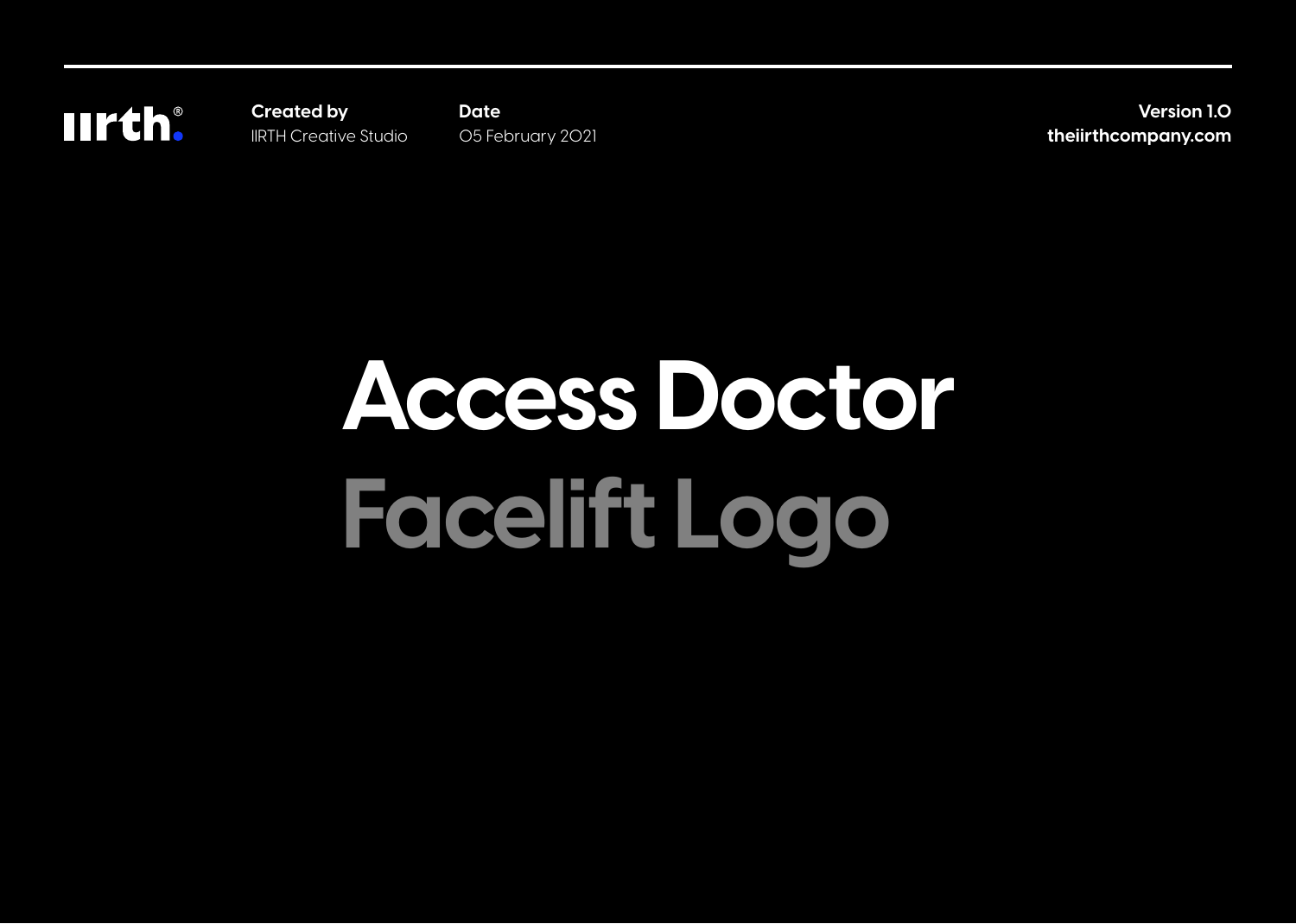**theiirthcompany.com Version 1.0**



# **Original Logo**

**Issues to resolve:** The original logo uses an outdated colour palette and font, as well as inconsistant spacing in between letters. Also hard for the average user to see the hidden letters A/D in the heart.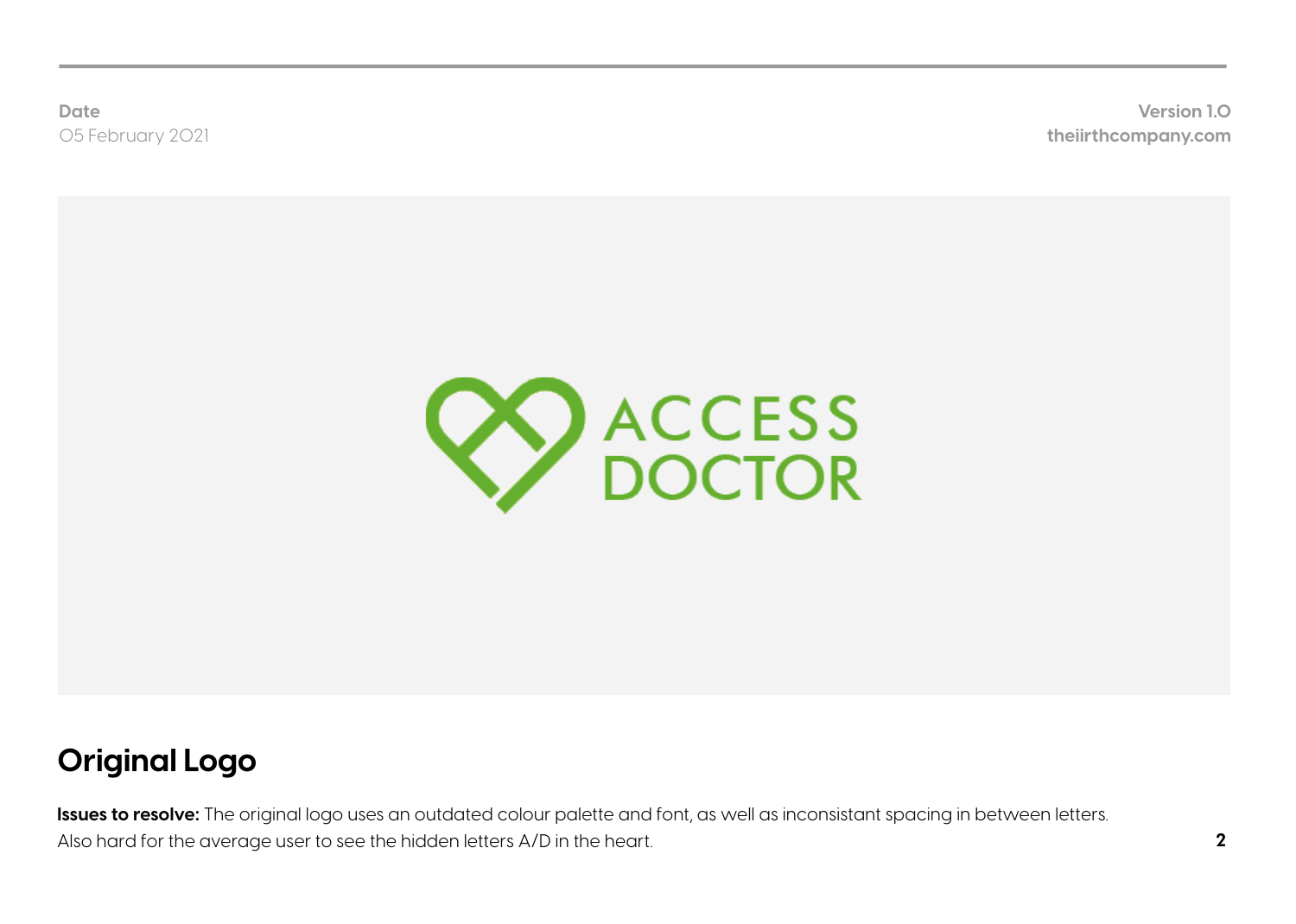**theiirthcompany.com Version 1.0**



# **Refining the heart**

We have recreated the heart and have increased the spacing within the gaps of the logo emblem. The gaps are now equal to the width of the lines that make up the heart logo. Overall, this makes the heart look more tidy.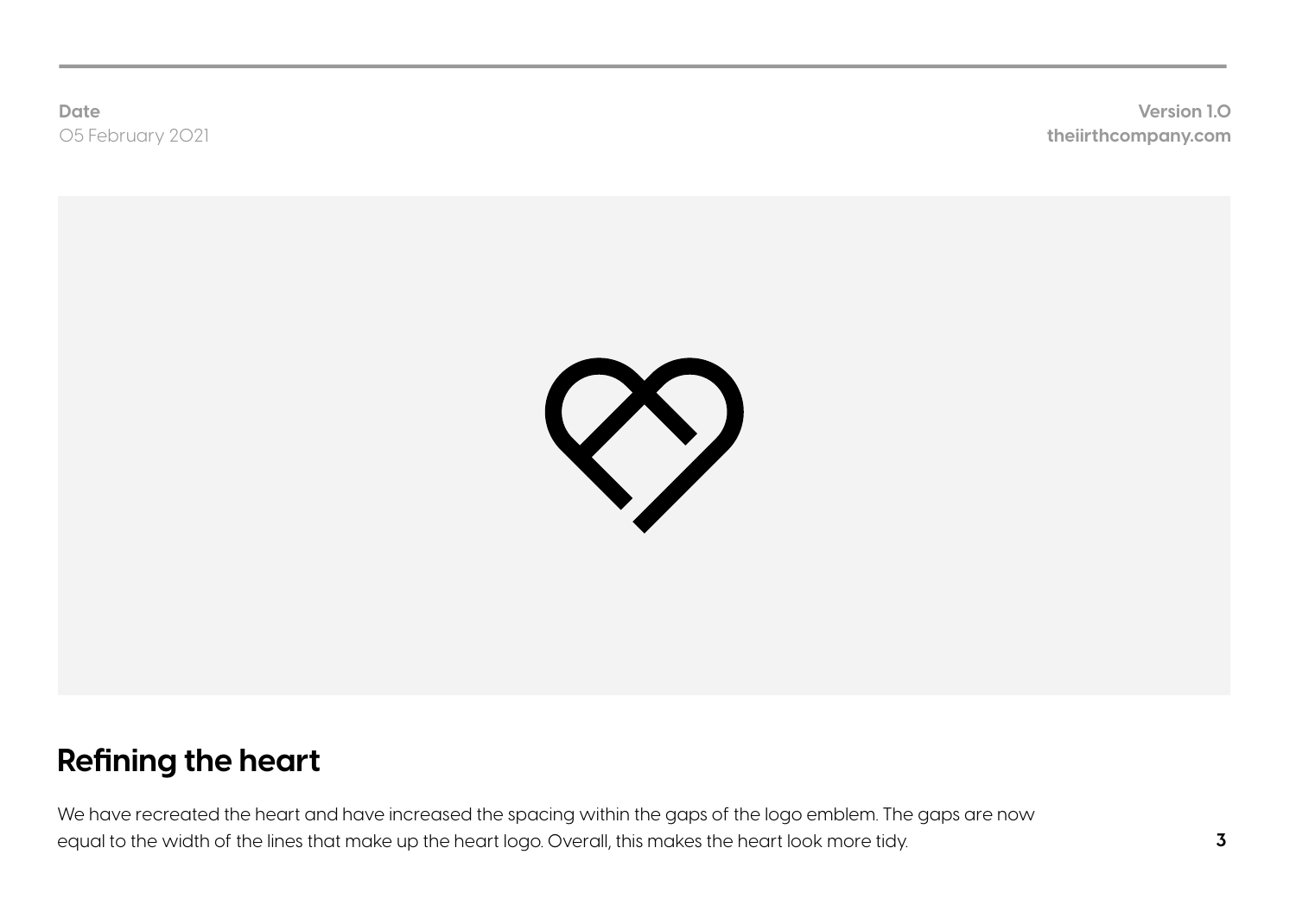**theiirthcompany.com Version 1.0**



#### **Adding a modern touch**

We have rounded the edges of the heart to bring it more inline with modern standards. Also, there is an added gap in the heart to make the 'A' more visible to the average user.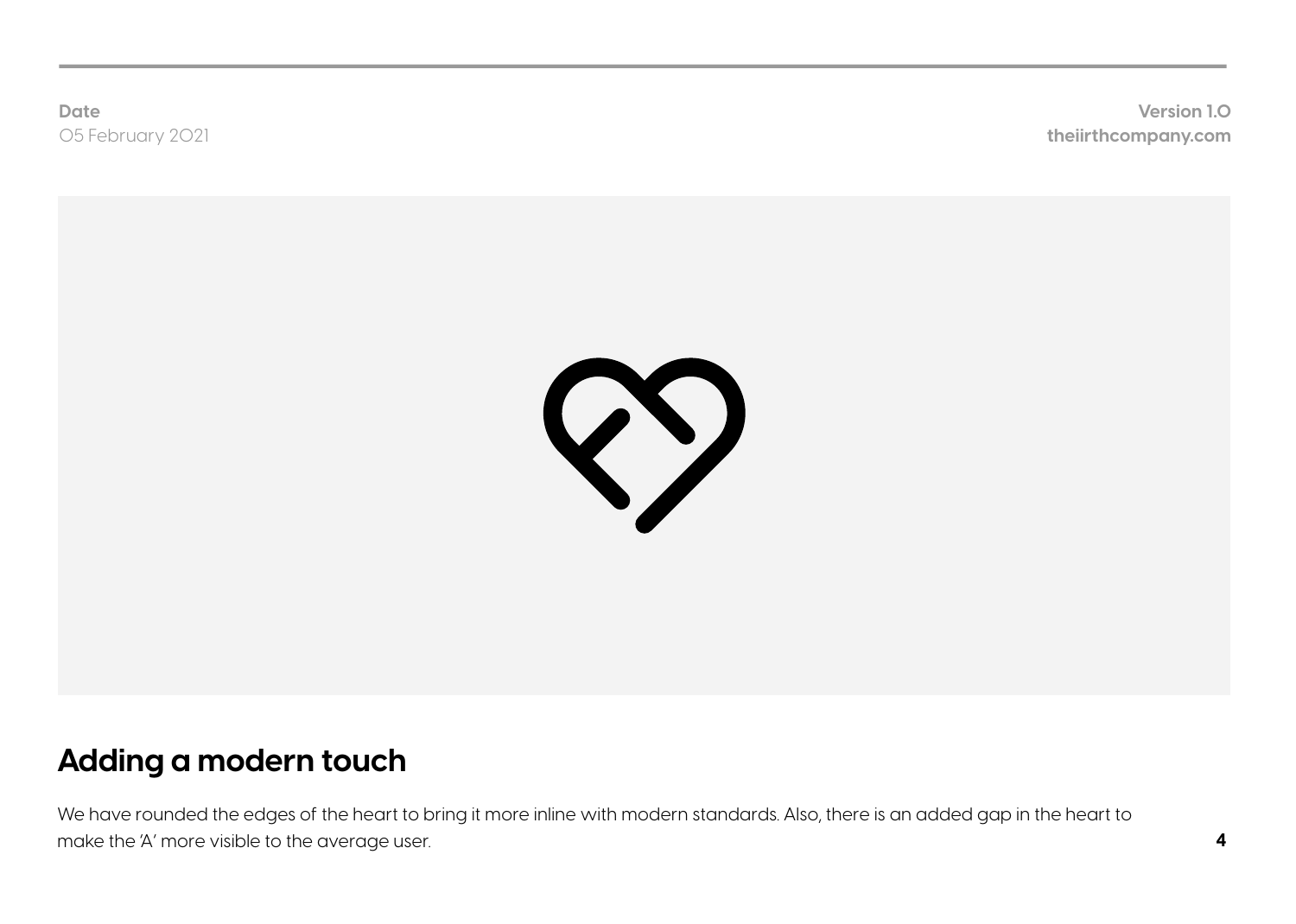**theiirthcompany.com Version 1.0**



## **Adding colour and text**

We've added a subtle gradient of teal and green to the heart to enhance it's modern look. Alongside this, we've picked a clean font to accompany the heart, with equal spacing between all letters.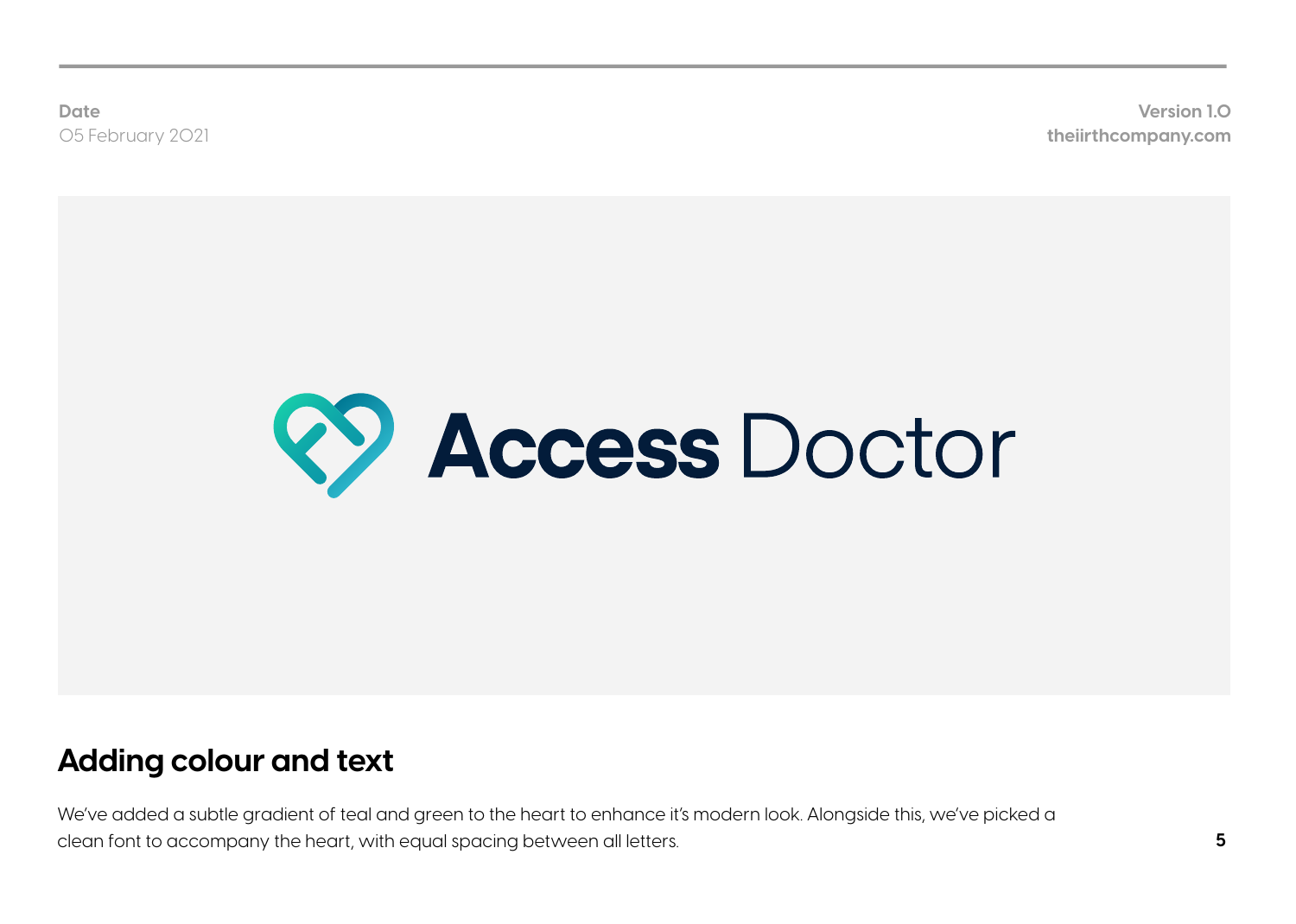**theiirthcompany.com Version 1.0**





## **Alternate positions**

The new logo is versatile with the heart emblem and can be placed in numerous positions to best suit it's platform of choice.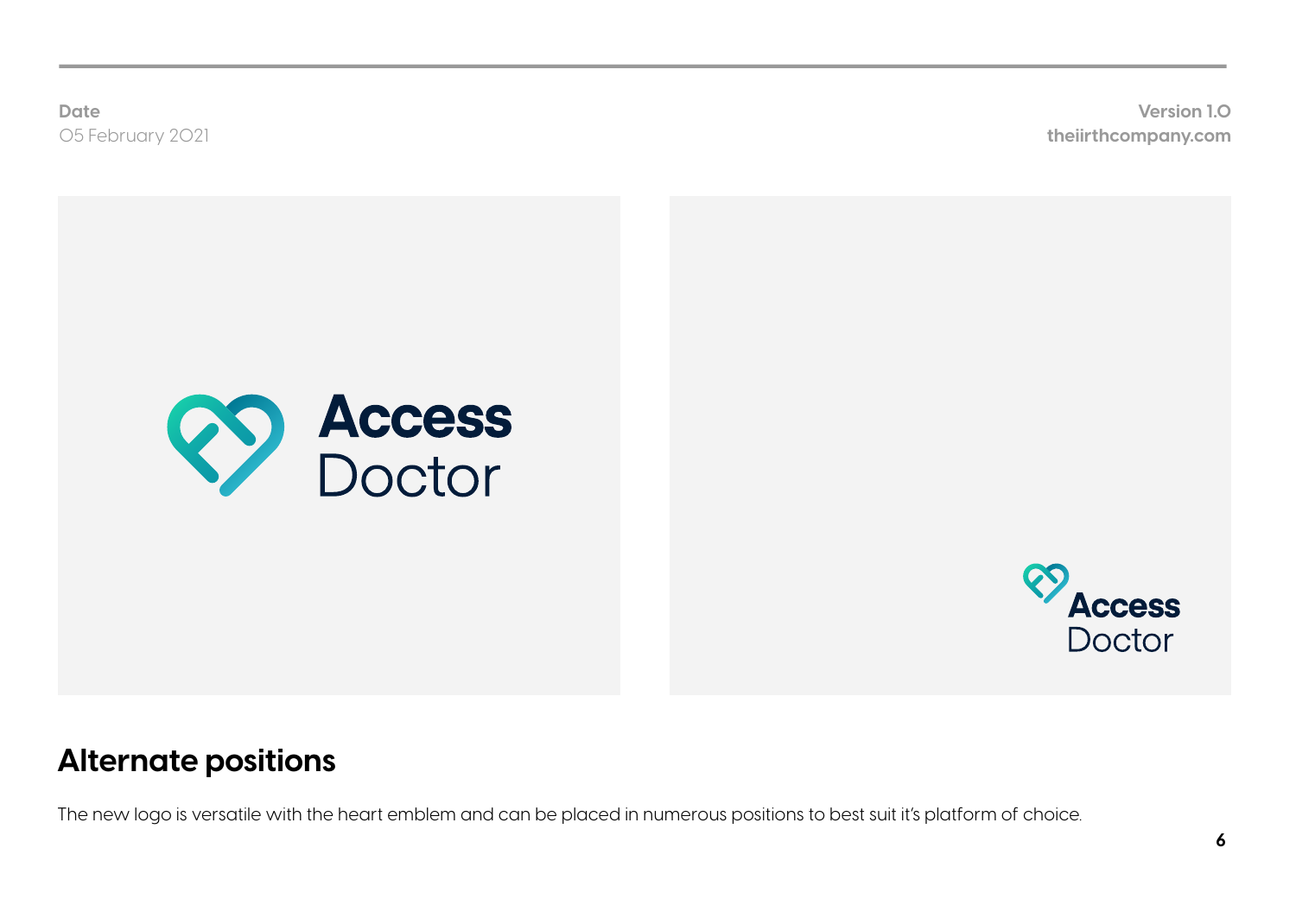**theiirthcompany.com Version 1.0**



## **Alternate backgrounds**

The new logo is also versatile in colour. The logo can be placed on light and dark backgrounds and can still be easily readable, without compromising on the colour of the heart.